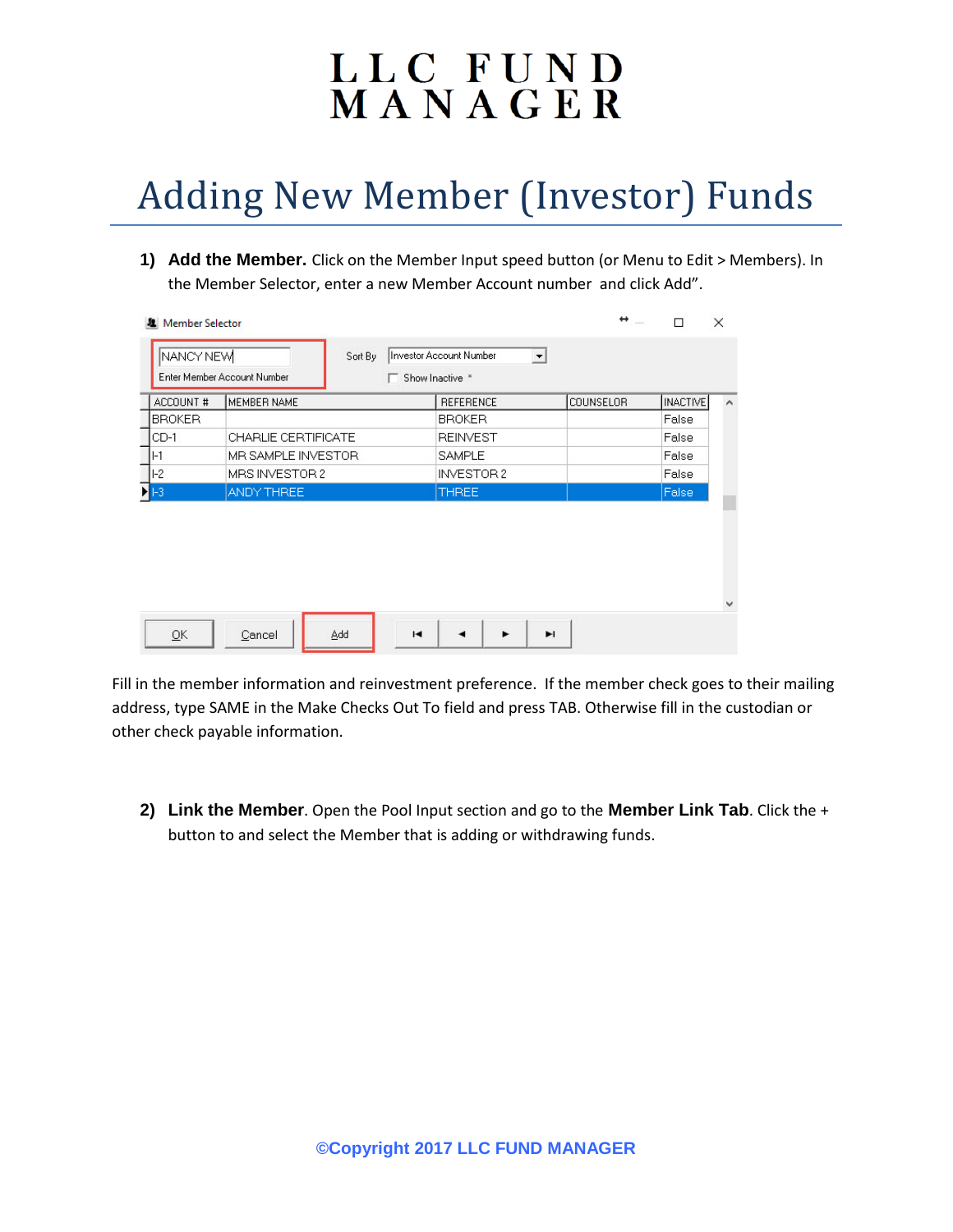| Pool Input                |                                                                     |                 |                                               |      |                      | $\Box$ | $\Box$<br>$\Sigma$ |
|---------------------------|---------------------------------------------------------------------|-----------------|-----------------------------------------------|------|----------------------|--------|--------------------|
|                           | Collateral Amount \$ 200,000.00<br>Collateral Balance \$ 672,800.00 |                 | Amount Invested \$ 135,091.33                 |      | <b>Shares 135.09</b> |        | $\bigcap$ Close    |
| Pool Info   Income Source |                                                                     | Members in Pool | Pay Fixed Amount                              |      |                      |        |                    |
| Select Investor           |                                                                     | $\mathbf{r}$    | Show All                                      |      |                      |        |                    |
| Member#                   | Amount Invest                                                       | Share           | Date Joined                                   | Type | Notes                |        |                    |
| ·1                        | 50,000.00                                                           |                 | 50.00 1/1/2014                                | P    |                      |        |                    |
| $  -1$                    | 33,333.00                                                           |                 | 33.33 6/5/2015                                | P    | 33,333               |        |                    |
| DI 1-1                    |                                                                     |                 | 0.00 10/7/2015                                | Ρ    |                      |        |                    |
| $1-2$                     | 50,000.00                                                           |                 | 50.00 1/1/2014                                | P    |                      |        |                    |
| $1-2$                     | 1,758.33                                                            |                 | 1.76 5/31/2015                                | L    | Reinvestment         |        |                    |
| н                         | Pool Member Add/Edit                                                |                 | Enter negative entry to remove a Member.<br>ы |      |                      |        | c                  |
|                           |                                                                     |                 |                                               |      |                      |        | ×                  |
| Member #                  |                                                                     | $1-1$           | MR SAMPLE INVESTOR                            |      | Close                |        |                    |
|                           | Amount Invested \$                                                  |                 |                                               |      |                      |        |                    |
|                           | Date Join/Out                                                       | 10/7/2015       |                                               |      |                      |        |                    |
|                           | Entry Type                                                          | P               |                                               |      |                      |        |                    |
|                           | Notes                                                               |                 |                                               |      |                      |        |                    |

Enter their amount invested and Date Joined. The member will share in profits from this date. The same process is used when a member withdraws money. (Reinvestments are different, those should be run through the posting process or Check adjustments).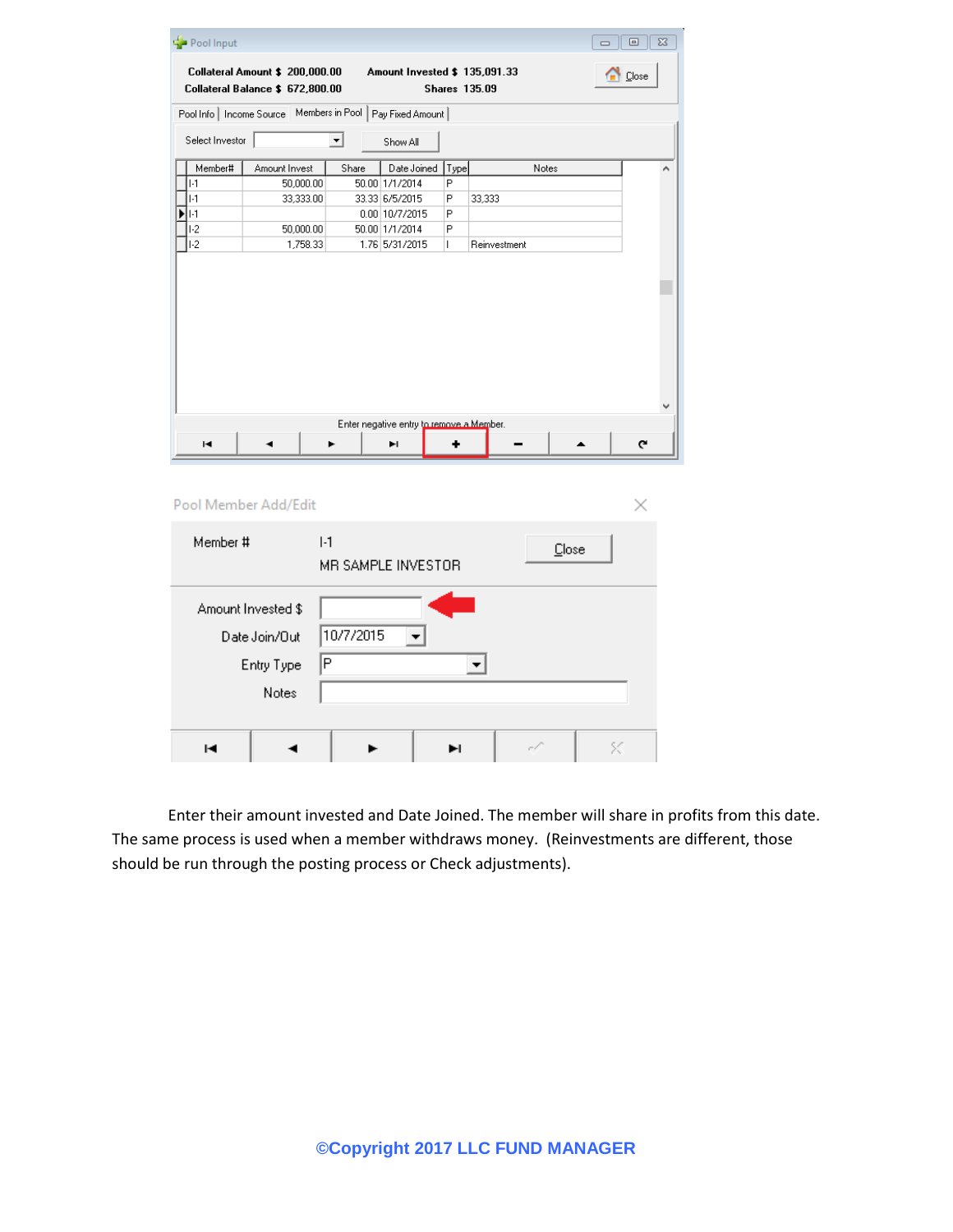## **OPTIONAL ACCOUNTING STEP**

Some users want to track funds going in and out of the pool's general ledger. To do this, include these additional steps:

1) **Log Member Fund Deposit**. Some offices use a Subscription or Funding account for new money.

Some use the servicing account.

Either way, click the GL Accounts icon (blue book) or menu to Other Accounts > Choose Account. Select the bank account (SERVACCT or another bank account) and add an entry with the + icon.

| GL Accounts |               |                                            |            |                            | $\times$         |   |
|-------------|---------------|--------------------------------------------|------------|----------------------------|------------------|---|
|             |               | GL Account   GL Category  * Reporting Only | Trust Name | Account Definition         | <b>Bank Name</b> | ۸ |
|             | 100 BANK      | False                                      |            | SERVACCT Servicing Account | <b>BANK NAME</b> |   |
| 111         | <b>BANK</b>   | False                                      | 111        | Subscriptions              |                  |   |
|             | 112 BANK      | False                                      | 112        | Other Bank Account 112     |                  |   |
|             | 113 BANK      | False                                      | 113        | Other Bank Account         |                  |   |
| 120 AR      |               | False                                      | 120        | Pre-paid Expenses          |                  |   |
| 130 AB      |               | False                                      | 130        | Accruals                   |                  |   |
| 150 AR      |               | False                                      | 150        | Other AR                   |                  |   |
| 160 AR      |               | False                                      | 160        | Outstanding Trust Deed     |                  |   |
| 165 AR      |               | False                                      | 165        | Reserves                   |                  |   |
|             | 210 LIABILITY | False                                      | 210        | Accounts Payable           |                  |   |
|             | 270 LIABILITY | False                                      | 270        | Unapplied Funds            |                  |   |
|             | 290 LIABILITY | False                                      | 290        | Other Liabilities          |                  |   |
|             | 310 EQUITY    | False                                      | 310        | Member Share Balances      |                  |   |
|             | 320 EQUITY    | False                                      | 320        | Contributions              |                  |   |
|             | 350 EQUITY    | False                                      | 350        | Paid In Capital            |                  |   |
|             | 370 EQUITY    | False                                      | 370        | <b>Distributions</b>       |                  |   |
|             | 380 EQUITY    | False                                      | 380        | Suspense Account           |                  |   |
|             |               |                                            |            |                            |                  |   |
|             |               |                                            |            |                            | $\rightarrow$    |   |
|             | F-1           | ►                                          | ы          | Select                     | Close            |   |

Select the Member # that is depositing the funds. Click on Edit Offset to complete the general ledger entry. The offset is usually GL 310 - Member Share Balances.

WHEN YOU ARE READY TO FUND AN INVESTMENT:

**3) Fund the Deal.** Cut a check to the escrow company or borrower through Other Accounts. Select the SERVACCT or the Funding Account and add an entry by double clicking on the account that you want to work with. Set the income source to a loan (the default MC-LOANS). Enter the check amount. You can click **Print Check** to prepare the check. Set the offset GL account to 160 - Outstanding Trust Deeds